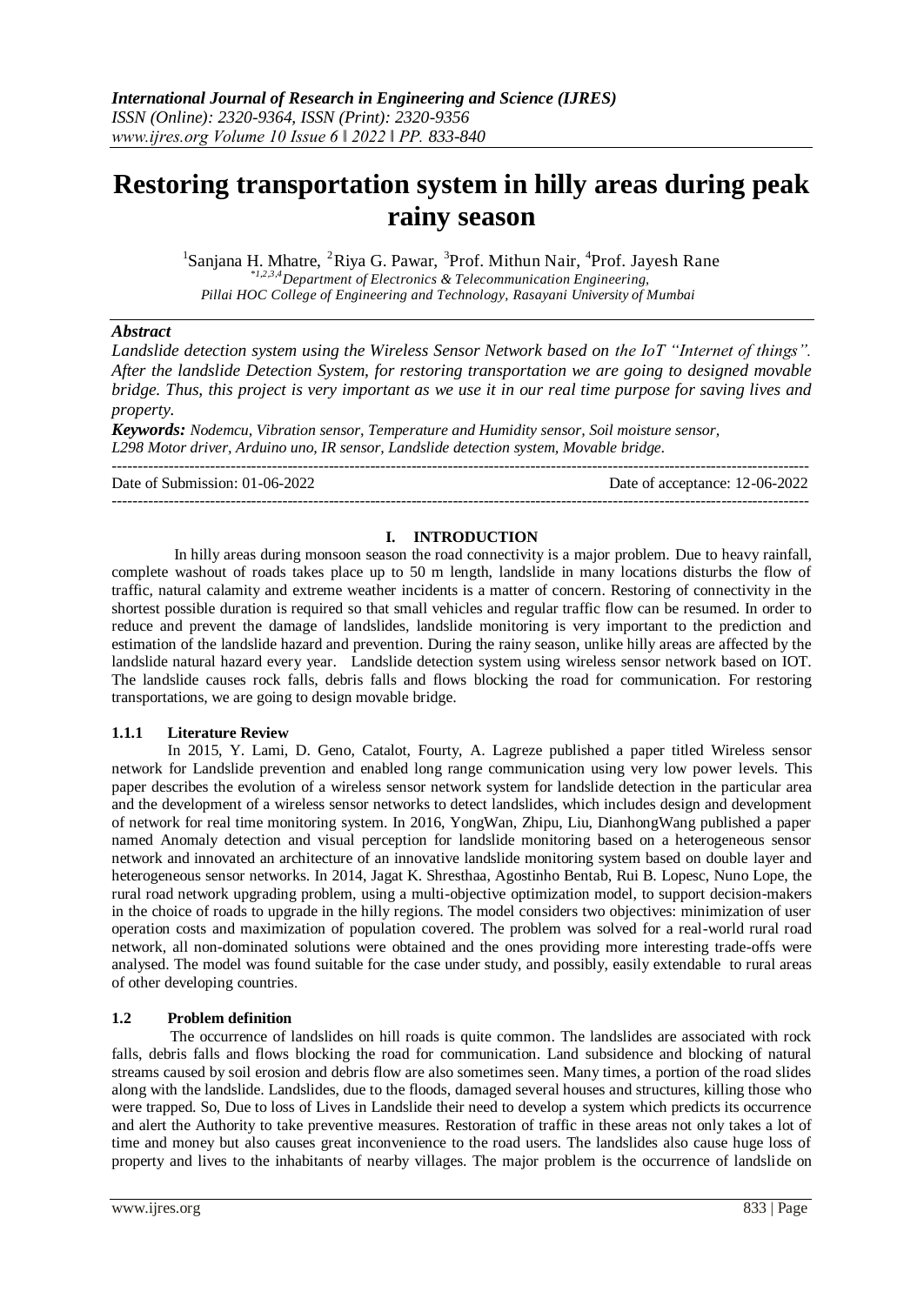hilly road, wherein the only solution is through providing temporary bridges so that the vehicle can move and it should be a safe.

## **1.2.1 Need and Scope of the Project**

The main aim of implementing this project is to save human life and their property. Development of an affordable landslide detection and monitoring system using a cell phone application designed in Blynk based on the Wireless Sensor Network using IOT support devices like Nodemcu ESP8266. Though there exist systems for monitoring landslides there is an urgent need for improving the same for better monitoring of the landslideprone areas and early warning dissemination. This landslide detection system aims for the Development of an affordable landslide monitoring system using based on the Wireless Sensor Network for efficient data collection of landslide precursor signals. The project deals with the study and application in restoration of hill transport. Hill roads are normally in bedraggled condition due to heavy rain and improper maintenance for several years. An efficient hill transport system is a prerequisite for sustained development. The only solution is through providing bridges so that the vehicles can move and to avoid accident. It should be a safe, durable and low-cost solution

## **1.3 Design Methodology**

### **1.3.1 System Design**

In this System there are two parts, first is Landslide Detection System and second is Movable Bridge. First system we designed to detect the landslide In landslide detection system there are three nodes. Node 1 is Vibration sensor with Nodemcu, Node 2 is Temperature and Humidity Sensor with Nodemcu, Node 3 is Soil Moisture Sensor with Nodemcu. Landslide Detection System Node 1: In node 1 a vibration Sensor "SW-420" is connected with the Nodemcu ESP8266 Wi-Fi module. This Node is responsible for monitoring the vibrations. The vibration data is sent after every 1 second to the Blynk application. When the vibration exceeds a predefined value an "Vibration Detected" alert is generated. Landslide Detection System Node 2: In node 2 the DHT11 temperature and humidity sensor is connected with the Nodemcu ESP8266 Wi-Fi module. This Node is responsible for monitoring the temperature and humidity. The temperature and humidity data is sent after every 1 second to the Blynk application where the data is displayed on the Temperature gauge and Humidity gauge. Landslide Detection System Node 3: In node 3 a soil moisture sensor is connected with the Nodemcu ESP8266 Wi-Fi module. This Node is responsible for monitoring the soil moisture. The soil moisture data is sent after every 1 second to the Blynk application. When the soil moisture exceeds a predefined value an" Soil Moisture increased!!!" alert is generated. The soil moisture is also monitored in real-time, this way precaution steps can be taken in advance. Vibration sensor, Temperature and Humidity sensor, Soil Moisture sensor, all these sensors are connected with different IOT node which make complete network. When alert is generated through this system or network, it will send Notification to Blynk application and also send email through Blynk application to Email Id, that the alert is generated, then this network is able to informed the prerequisite of landslide detection to the respective Department. In second system We Design Movable bridge for restoring transportation. to avoid any accidents and traffic, providing solution to this is temporary movable bridge. In this system IR sensor is connected to Arduino Uno. When sensor sense the vehicle is coming towards the bridge it sends data to arduino and then that data is process to arduino to L298 motor driver it will start the motor and then bridge is open to passed the vehicle through it. after that if there is no more movement or no more vehicle is coming towards the bridge then after delay time bridge will be automatically close. This System is used to designed for avoiding accidents, to avoid traffic jam, this will not suffer to people who is coming through this root.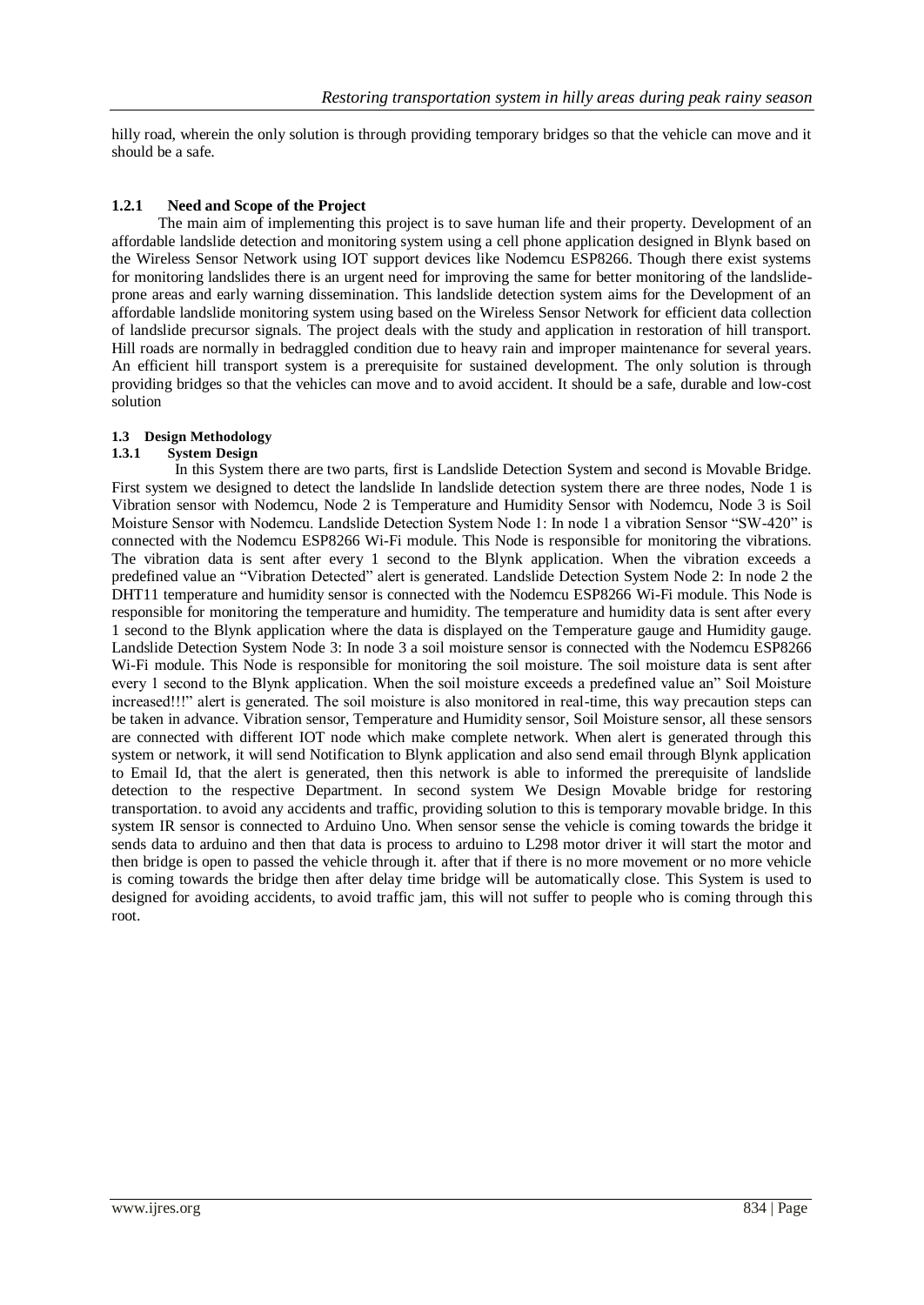



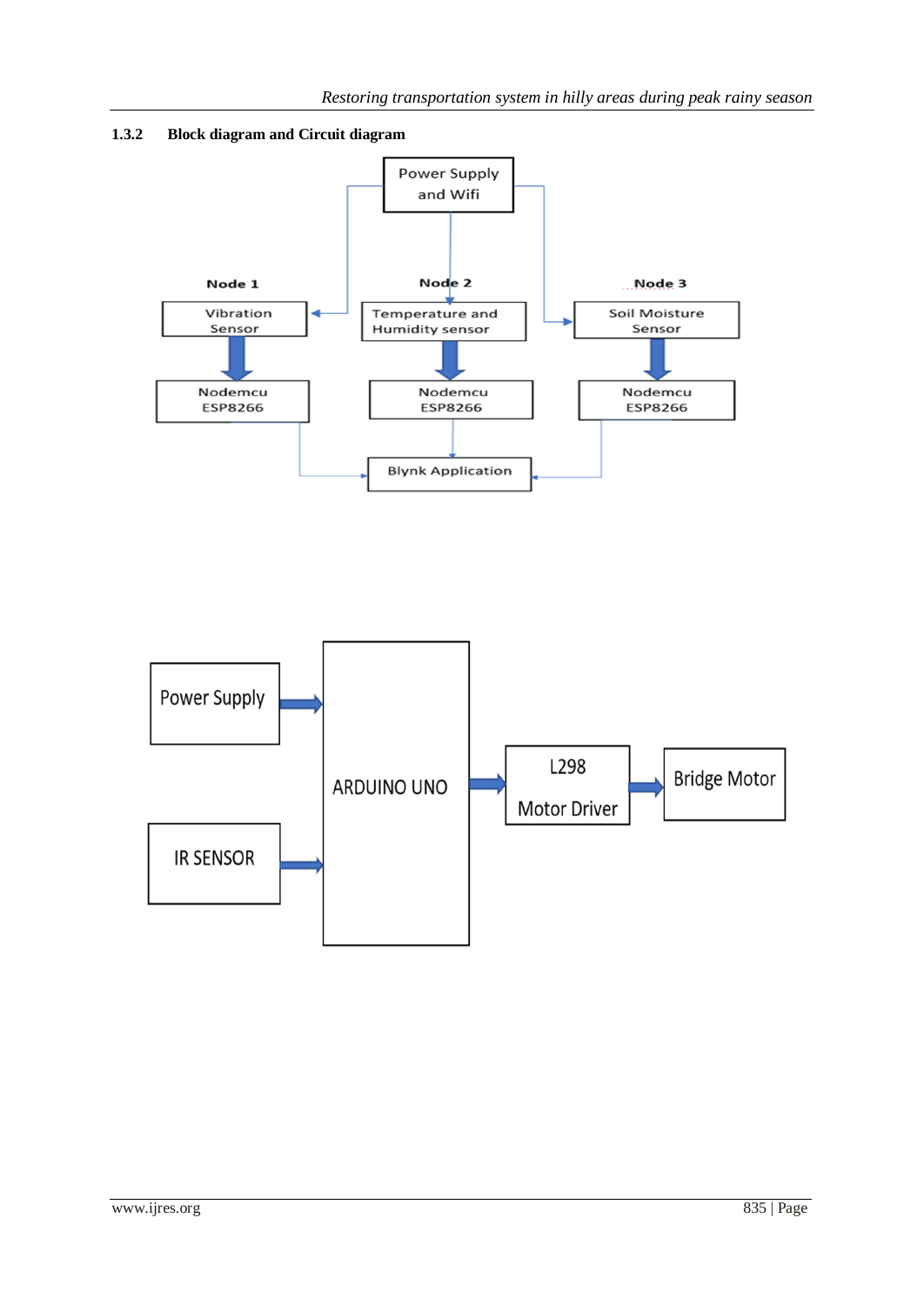

## **1.3.3 Components**

For Landslide detection system: -

- 1. Nodemcu ESP8266 Wi-Fi Module
- 2. SW-420 Vibration Sensor
- 3. DHT-11 Temperature and Humidity Sensor
- 4. FC-28 Soil Moisture Sensor
- 5. 470 uf capacitor
- 6. DC Female Power Jack
- 7. Female Header
- 8. Male Header
- 9. LED
- 10. 330-ohm Resistor
- 11. LM7805 Voltage Capacitor
- 12. Batteries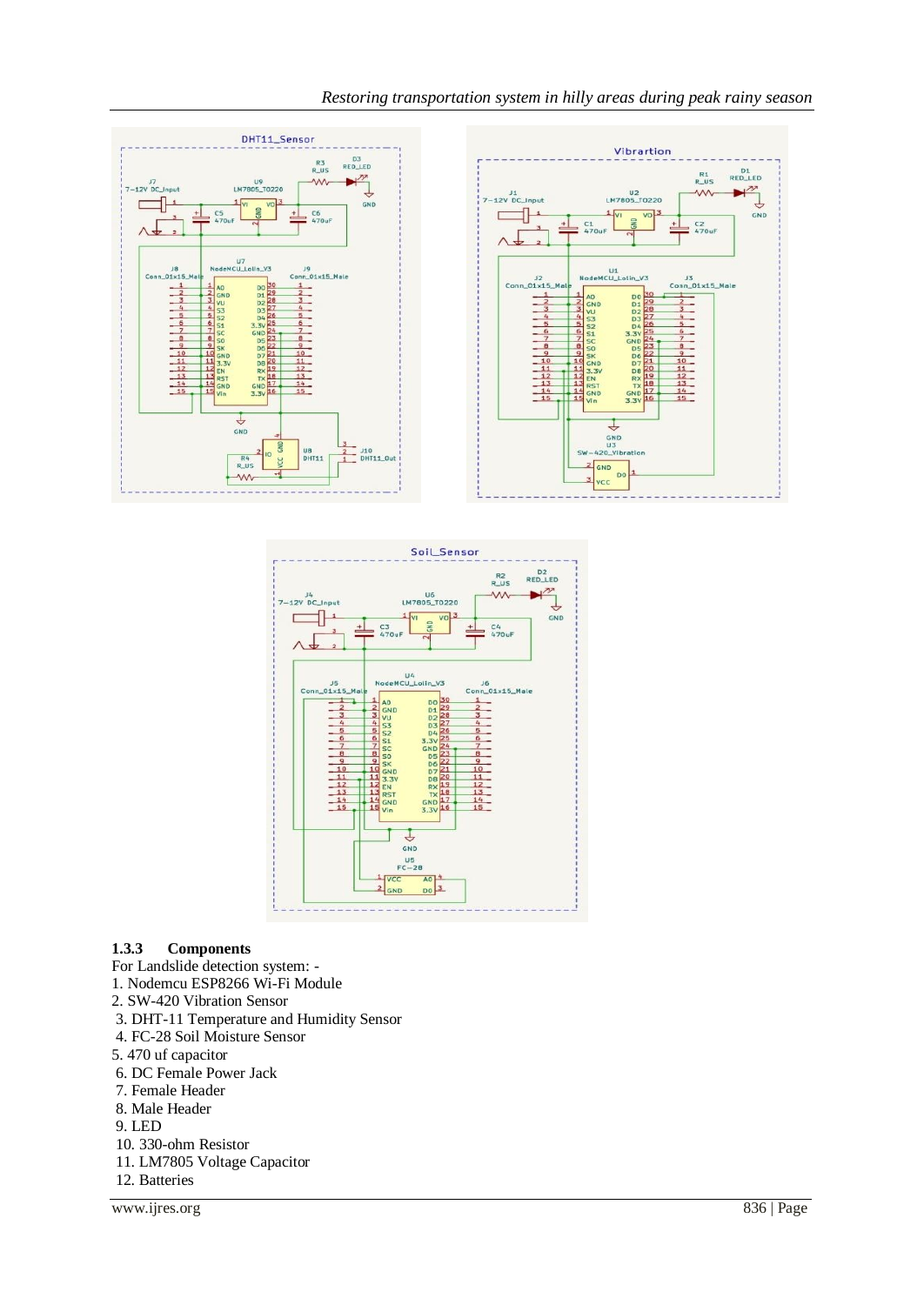For Movable Bridge: - 1. Arduino Uno 2. L298D Motor Driver 3. IR Sensor 4. CD Tray 5. Battery

## **1.3.4 System Working**

When system starts, If WIFI is connected to system then it will read vibrations, Temperature Humidity, Moisture of soil from the sensor If WIFI is not connected then, it will show device is offline in blynk application. If readings of all sensors exceed the predefined range it will generate the alert in blynk app and send notification and mail to department. Else it will send continuous data to the blynk application. When alert generated and landslide occur then it gives notification to department then department will send bridge on that place to restore the transportation the bridge sensor senses the movement, if movement is not detected it will return to the initial process, if movement is detected then the bridge will be open and after delay time is over it will automatically close.

## **1.3.5 Software Implementation**

The Arduino Integrated Development Environment (IDE).

It is used for writing code, compiling the code to check if any errors are there and uploading the code to the Arduino and nodemcu.



Blynk app

Blynk app can control hardware remotely, it can display sensor data, it can store data, visualize it and do many other cool things.

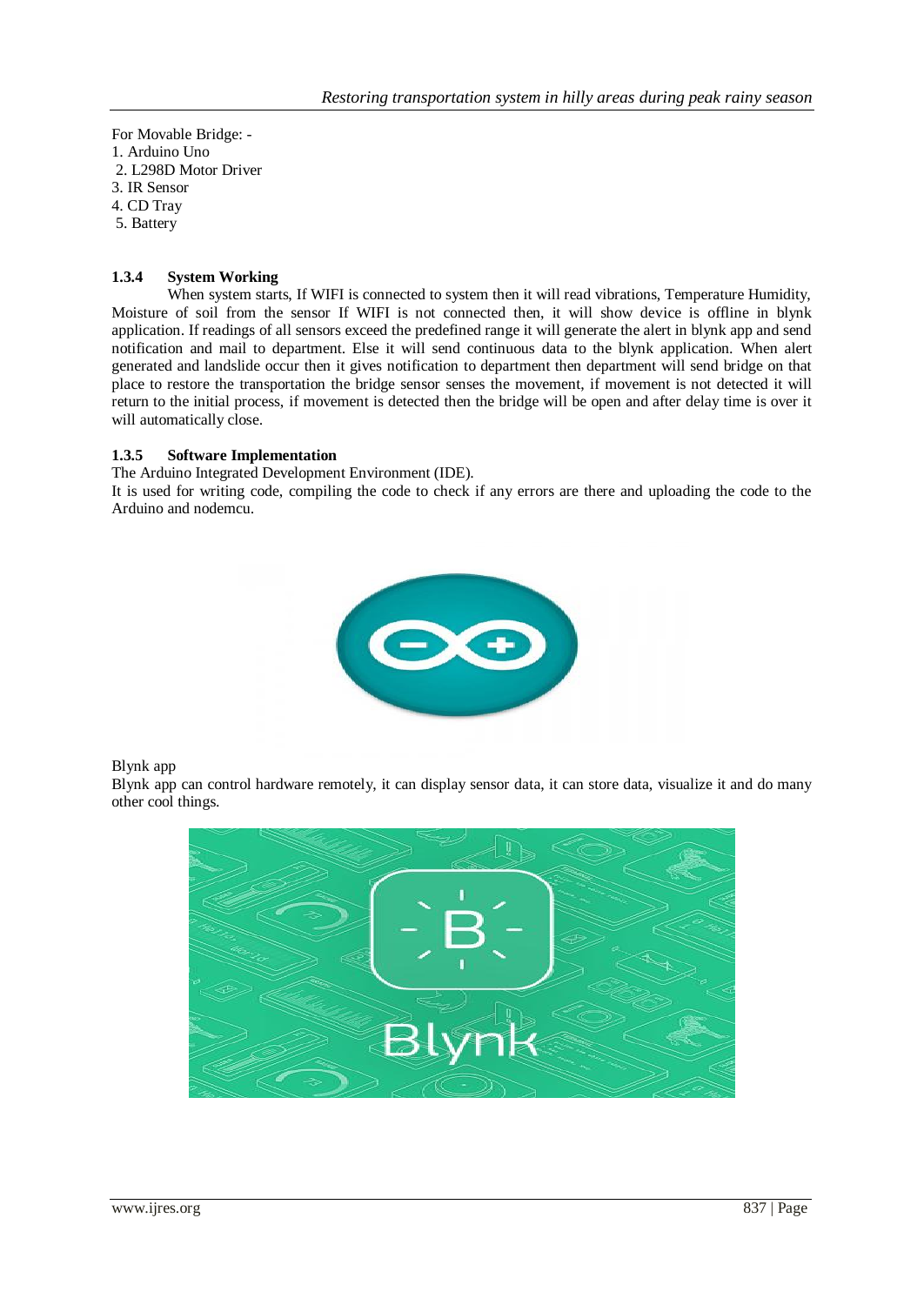# **1.3.6 Hardware Implementation**





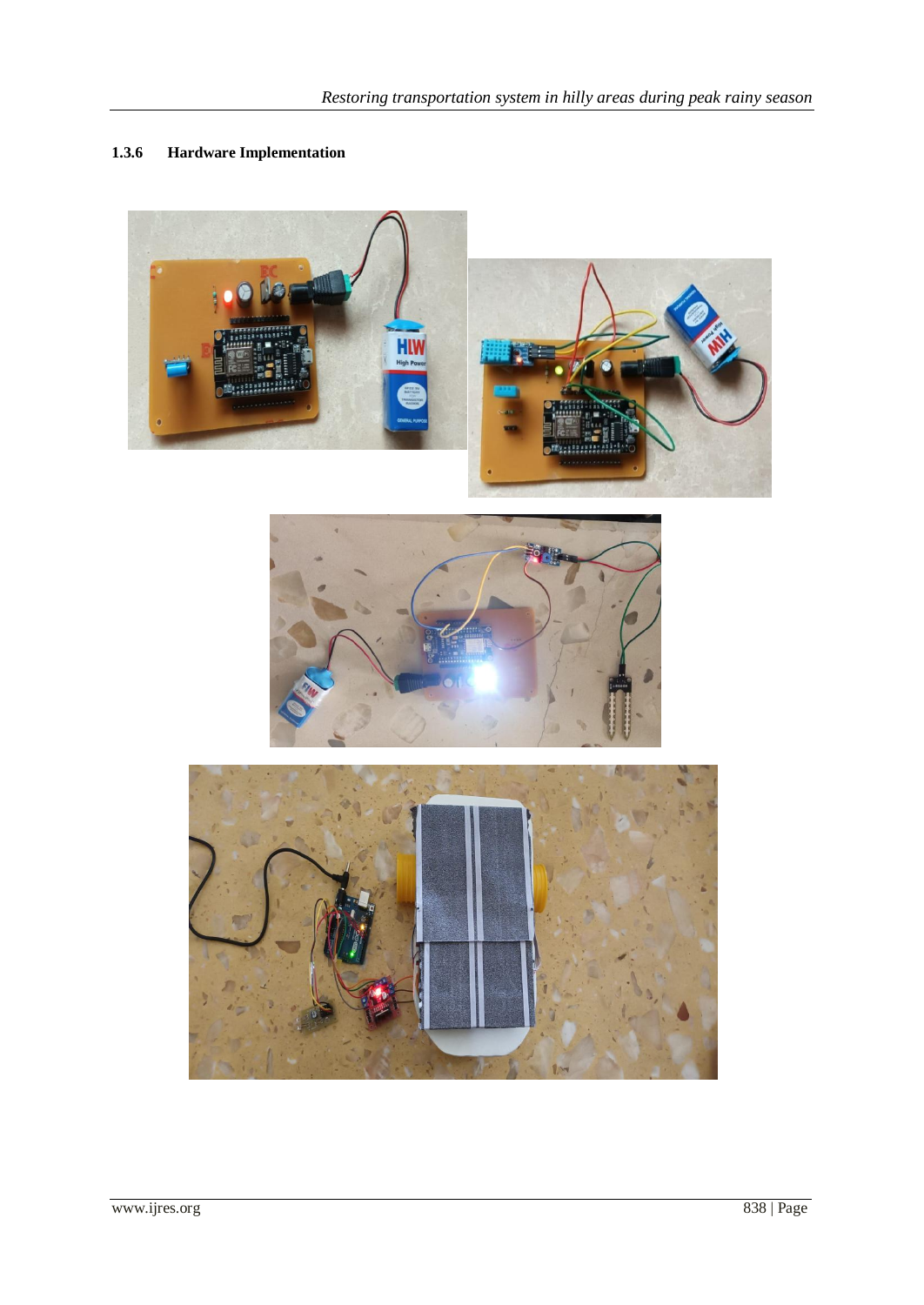## **II. RESULT AND DISCUSSION**

The results obtained are as discussed below: -





## **2.1 Application**

- 1. This system can be used in following area: a) Hilly area b) Volcanic eruption c) Water logged
- 2. Real-time alerts
- 3.In the area where heavy rainfall occurs.
- 4.In Himalayan regions